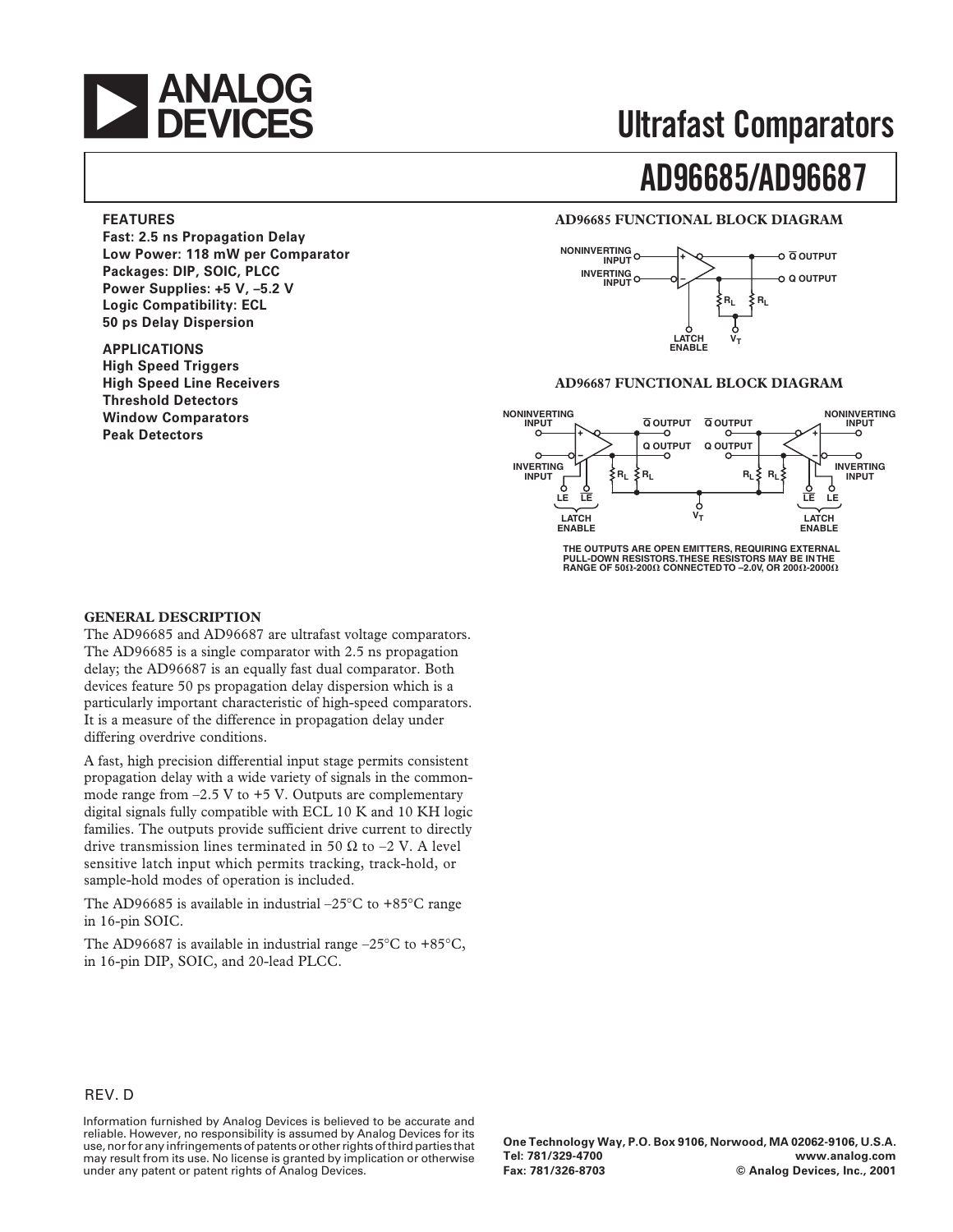# **AD96685/AD96687–SPECIFICATIONS**

## **ELECTRICAL CHARACTERISTICS (Positive Supply Voltage = 5.0 V; Negative Supply Voltage = –5.2 V, unless otherwise noted.)**

|                                           | Temp           | Test<br>Level | Industrial Temperature Range -25°C to +85°C |                |                         |        |                 |        |                        |
|-------------------------------------------|----------------|---------------|---------------------------------------------|----------------|-------------------------|--------|-----------------|--------|------------------------|
| Parameter                                 |                |               | AD96685BR                                   |                |                         |        | AD96687BQ/BP/BR |        |                        |
|                                           |                |               | Min                                         | Typ            | Max                     | Min    | Typ             | Max    | Unit                   |
| <b>INPUT CHARACTERISTICS</b>              |                |               |                                             |                |                         |        |                 |        |                        |
| Input Offset Voltage                      | $25^{\circ}$ C | I             |                                             | $\mathbf{1}$   | $\sqrt{2}$              |        | $\mathbf{1}$    | 2      | mV                     |
|                                           | Full           | VI            |                                             |                | $\overline{\mathbf{3}}$ |        |                 | 3      | mV                     |
| Input Offset Drift                        | Full           | V             |                                             | 20             |                         |        | 20              |        | $\mu V$ <sup>o</sup> C |
| Input Bias Current                        | $25^{\circ}$ C | $\bf{I}$      |                                             | $\overline{7}$ | 10                      |        | $\overline{7}$  | 10     | $\mu A$                |
|                                           | Full           | VI            |                                             |                | 13                      |        |                 | 13     | μA                     |
| Input Offset Current                      | $25^{\circ}$ C | $\mathbf{I}$  |                                             | 0.1            | 1.0                     |        | 0.1             | 1.0    | μA                     |
|                                           | Full           | VI            |                                             |                | 1.2                     |        |                 | 1.2    | $\mu A$                |
| <b>Input Resistance</b>                   | $25^{\circ}$ C | V             |                                             | 200            |                         |        | 200             |        | $k\Omega$              |
| Input Capacitance                         | $25^{\circ}$ C | V             |                                             | $\overline{2}$ |                         |        | $\overline{2}$  |        | pF                     |
| Input Voltage Ranges <sup>2</sup>         | Full           | VI            | $-2.5$                                      |                | $+5.0$                  | $-2.5$ |                 | $+5.0$ | V                      |
| Common-Mode Rejection Ratio               | Full           | VI            | 80                                          | 90             |                         | 80     | 90              |        | dB                     |
| <b>ENABLE INPUT</b>                       |                |               |                                             |                |                         |        |                 |        |                        |
| Logic "1" Voltage                         | Full           | VI            | $-1.1$                                      |                |                         | $-1.1$ |                 |        | V                      |
| Logic "0" Voltage                         | Full           | VI            |                                             |                | $-1.5$                  |        |                 | $-1.5$ | V                      |
| Logic "1" Current                         | Full           | VI            |                                             |                | 40                      |        |                 | 40     | $\mu A$                |
| Logic "0" Current                         | Full           | VI            |                                             |                | 5                       |        |                 | 5      | μA                     |
| DIGITAL OUTPUTS <sup>3</sup>              |                |               |                                             |                |                         |        |                 |        |                        |
| Logic "1" Voltage                         | Full           | VI            | $-1.1$                                      |                |                         | $-1.1$ |                 |        | V                      |
| Logic "0" Voltage                         | Full           | VI            |                                             |                | $-1.5$                  |        |                 | $-1.5$ | V                      |
| <b>SWITCHING PERFORMANCES</b>             |                |               |                                             |                |                         |        |                 |        |                        |
| Propagation Delays <sup>4</sup>           |                |               |                                             |                |                         |        |                 |        |                        |
| Input to Output HIGH                      | $25^{\circ}$ C | IV            |                                             | 2.5            | 3.5                     |        | 2.5             | 3.5    | ns                     |
| Input to Output LOW                       | $25^{\circ}$ C | IV            |                                             | 2.5            | 3.5                     |        | 2.5             | 3.5    | ns                     |
| Latch Enable to Output HIGH               | $25^{\circ}$ C | IV            |                                             | 2.5            | 3.5                     |        | 2.5             | 3.5    | ns                     |
| Latch Enable to Output LOW                | $25^{\circ}$ C | IV            |                                             | 2.5            | 3.5                     |        | 2.5             | 3.5    | ns                     |
| Dispersions <sup>5</sup>                  | $25^{\circ}$ C | V             |                                             | 50             |                         |        | 50              |        | ps                     |
| Latch Enable                              |                |               |                                             |                |                         |        |                 |        |                        |
| Minimum Pulsewidth                        | $25^{\circ}$ C | IV            |                                             | 2.0            | 3.0                     |        | 2.0             | 3.0    | ns                     |
| Minimum Setup Time                        | $25^{\circ}$ C | IV            |                                             | 0.5            | 1.0                     |        | 0.5             | 1.0    | ns                     |
| Minimum Hold Time                         | $25^{\circ}$ C | IV            |                                             | 0.5            | 1.0                     |        | 0.5             | 1.0    | ns                     |
| POWER SUPPLY <sup>6</sup>                 |                |               |                                             |                |                         |        |                 |        |                        |
| Positive Supply Current (+5.0 V)          | Full           | VI            |                                             | 8              | 9                       |        | 15              | 18     | mA                     |
| Negative Supply Current $(-5.2 V)$        | Full           | VI            |                                             | 15             | 18                      |        | 31              | 36     | mA                     |
| Power Supply Rejection Ratio <sup>7</sup> | Full           | VI            | 60                                          | 70             |                         | 60     | 70              |        | dB                     |

NOTES  ${}^{1}R_{S} = 100 \Omega$ .

<sup>1</sup>R<sub>S</sub> = 100 Ω.<br><sup>2</sup>Input Voltage Range can be extended to –3.3 V if –V<sub>S</sub> = –6.0 V.<br><sup>3</sup>Outputs terminated through 50 O to –2.0 V.

 $^{3}$ Outputs terminated through 50  $\Omega$  to –2.0 V.

4 Propagation delays measured with 100 mV pulse (10 mV overdrive) to 50% transition point of the output.

<sup>5</sup>Change in propagation delay from 100 mV to 1 V input overdrive.

<sup>6</sup>Supply voltages should remain stable within  $\pm 5\%$  for normal operation.<br><sup>7</sup>Measured at  $\pm 5\%$  of +V<sub>S</sub> and -V<sub>S</sub>.

Specifications subject to change without notice.



Figure 1. System Timing Diagram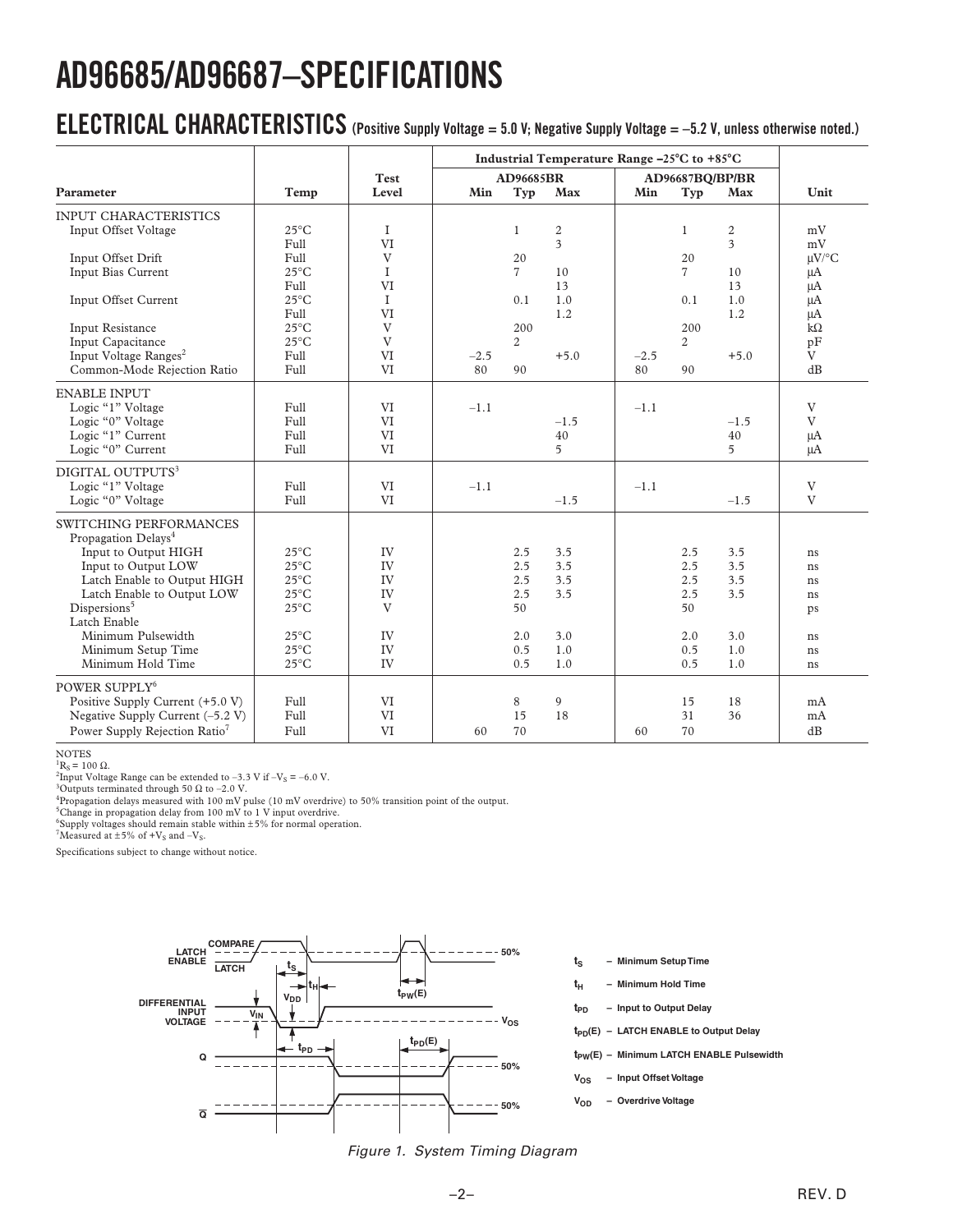#### **ABSOLUTE MAXIMUM RATINGS<sup>1</sup>**

| Operating Temperature Range <sup>3</sup>                                                    |
|---------------------------------------------------------------------------------------------|
| AD96685BR/AD96687BQ/BR/BP $-25^{\circ}$ C to $+85^{\circ}$ C                                |
| Storage Temperature Range $\ldots \ldots \ldots -55^{\circ}C$ to +150 °C                    |
| Junction Temperature $\dots\dots\dots\dots\dots\dots\dots\dots 175$ °C                      |
| Lead Soldering Temperature (10 sec)  300°C                                                  |
| <b>NOTES</b>                                                                                |
| <sup>1</sup> Absolute maximum ratings are limiting values, may be applied individually, and |

beyond which serviceability of the circuit may be impaired. Functional operation under any of these conditions is not necessarily implied. Exposure to absolute maximum rating conditions for extended periods may affect device reliability.

 $2$ Under no circumstances should the input voltages exceed the supply voltages.

<sup>3</sup>Typical thermal impedances . . .

| 1, president che i inter interpretative control i |                                                       |
|---------------------------------------------------|-------------------------------------------------------|
| AD96685 SOIC                                      | $q_{IA} = 170^{\circ}$ C/W; $q_{IC} = 60^{\circ}$ C/W |
| AD96687 Ceramic                                   | $q_{IA} = 115^{\circ}$ C/W; $q_{IC} = 57^{\circ}$ C/W |
| AD96687 SOIC                                      | $q_{IA} = 92^{\circ}$ C/W; $q_{IC} = 47^{\circ}$ C/W  |
| AD96687 PLCC                                      | $q_{IA} = 81^{\circ}$ C/W; $q_{IC} = 45^{\circ}$ C/W  |
|                                                   |                                                       |

#### **EXPLANATION OF TEST LEVELS**

Test Level

- I 100% production tested.
- II 100% production tested at 25°C, and sample tested at specified temperatures.
- III Sample tested only.
- IV Parameter is guaranteed by design and characterization testing.
- V Parameter is a typical value only.
- VI All devices are 100% production tested at 25°C; 100% production tested at temperature extremes for extended temperature devices; sample tested at temperature extremes for commercial/industrial devices.

#### **FUNCTIONAL DESCRIPTION**

| <b>Pin Name</b>        | Description                                                                                                                                                                                                                                                                                                                        |
|------------------------|------------------------------------------------------------------------------------------------------------------------------------------------------------------------------------------------------------------------------------------------------------------------------------------------------------------------------------|
| $+V_{S}$               | Positive supply terminal, nominally 5.0 V.                                                                                                                                                                                                                                                                                         |
| NONINVERTING INPUT     | Noninverting analog input of the differential input stage. The NONINVERTING INPUT must be<br>driven in conjunction with the INVERTING INPUT.                                                                                                                                                                                       |
| <b>INVERTING INPUT</b> | Inverting analog input of the differential input stage. The INVERTING INPUT must be driven in<br>conjunction with the NONINVERTING INPUT.                                                                                                                                                                                          |
| <b>LATCH ENABLE</b>    | In the "compare" mode (logic HIGH), the output will track changes at the input of the compara-<br>tor. In the "latch" mode (logic LOW), the output will reflect the input state just prior to the<br>comparator being placed in the "latch" mode. LATCH ENABLE must be driven in conjunction<br>with LATCH ENABLE for the AD96687. |
| <b>LATCH ENABLE</b>    | In the "compare" mode (logic LOW), the output will track changes at the input of the comparator.<br>In the "latch" mode (logic HIGH), the output will reflect the input state just prior to the comparator<br>being placed in the "latch" mode. LATCH ENABLE must be driven in conjunction with<br>LATCH ENABLE for the AD96687.   |
| $-V_{\rm S}$           | Negative supply terminal, nominally $-5.2$ V.                                                                                                                                                                                                                                                                                      |
| Q                      | One of two complementary outputs. Q will be at logic HIGH if the analog voltage at the<br>NONINVERTING INPUT is greater than the analog voltage at the INVERTING INPUT (pro-<br>vided the comparator is in the "compare" mode). See LATCH ENABLE and LATCH ENABLE<br>(AD96687 only) for additional information.                    |
| $\overline{Q}$         | One of two complementary outputs. $\overline{Q}$ will be at logic LOW if the analog voltage at the<br>NONINVERTING INPUT is greater than the analog voltage at the INVERTING INPUT<br>(provided the comparator is in the "compare" mode). See LATCH ENABLE and LATCH ENABLE<br>(AD96687 only) for additional information.          |
| <b>GROUND 1</b>        | One of two grounds, but primarily associated with the digital ground. Both grounds should be<br>connected together near the comparator.                                                                                                                                                                                            |
| <b>GROUND 2</b>        | One of two grounds, but primarily associated with the analog ground. Both grounds should be<br>connected together near the comparator.                                                                                                                                                                                             |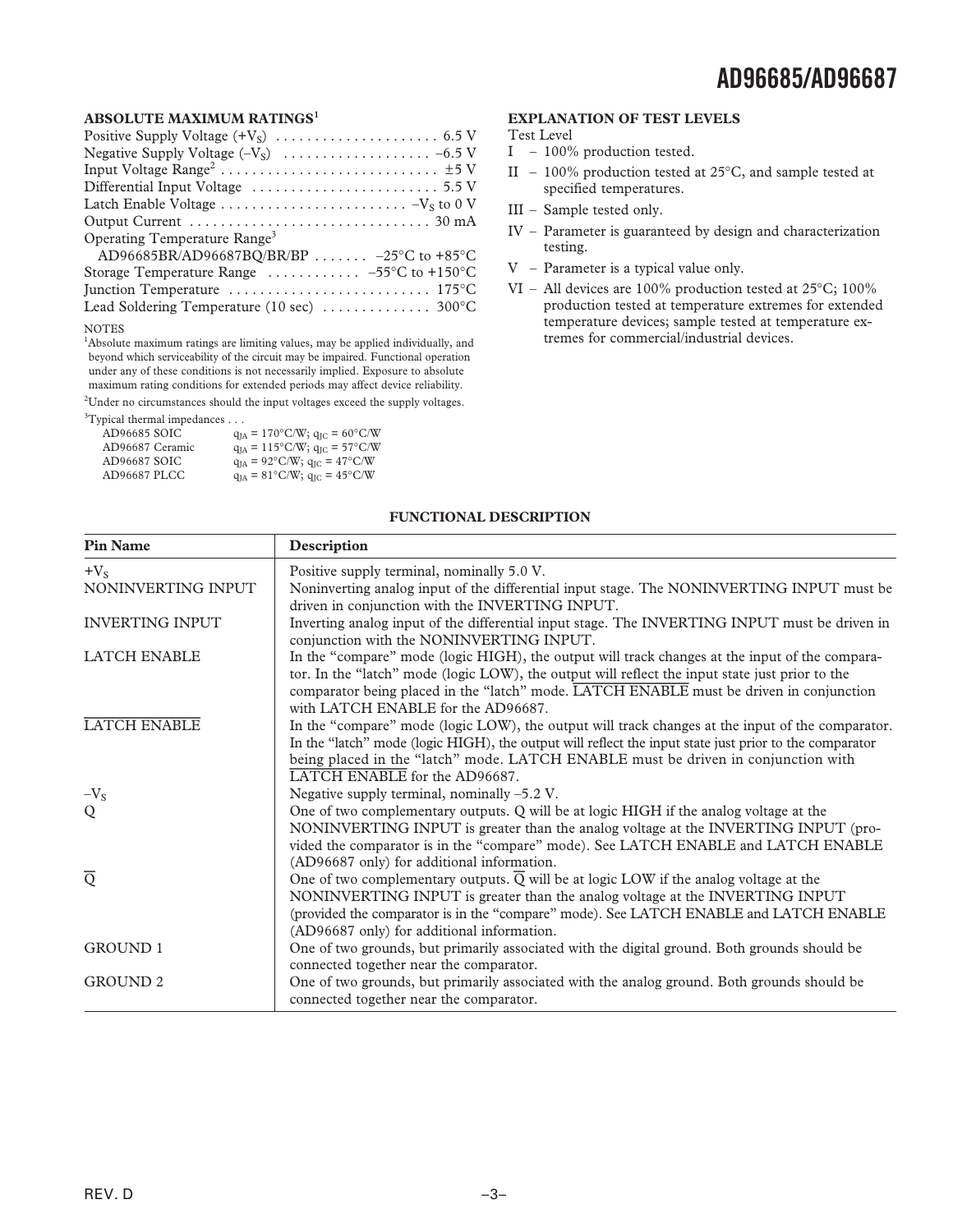### **AD96685/AD96687**

#### **PIN CONFIGURATIONS**

#### **AD96685BR**

#### **AD96687BP**



#### **ORDERING GUIDE**

| Model          | Type   | <b>Temperature</b><br>Range        | Description             | Package<br>Options |
|----------------|--------|------------------------------------|-------------------------|--------------------|
| AD96685BR      | Single | $-25^{\circ}$ C to $+85^{\circ}$ C | 16-Pin SOIC, Industrial | $R-16A$            |
| AD96687BP      | Dual   | $-25^{\circ}$ C to $+85^{\circ}$ C | 20-Pin PLCC, Industrial | $P-20A$            |
| AD96687BO      | Dual   | $-25^{\circ}$ C to $+85^{\circ}$ C | 16-Pin DIP, Industrial  | $O-16$             |
| AD96687BR      | Dual   | $-25^{\circ}$ C to $+85^{\circ}$ C | 16-Pin SOIC, Industrial | $R-16A$            |
| AD96687BR-REEL | Dual   | $-25^{\circ}$ C to $+85^{\circ}$ C | 16-Pin SOIC, Industrial | $R-16A$            |

#### **CAUTION**

ESD (electrostatic discharge) sensitive device. Electrostatic charges as high as 4000 V readily accumulate on the human body and test equipment and can discharge without detection. Although the AD96685/AD96687 features proprietary ESD protection circuitry, permanent damage may occur on devices subjected to high-energy electrostatic discharges. Therefore, proper ESD precautions are recommended to avoid performance degradation or loss of functionality.

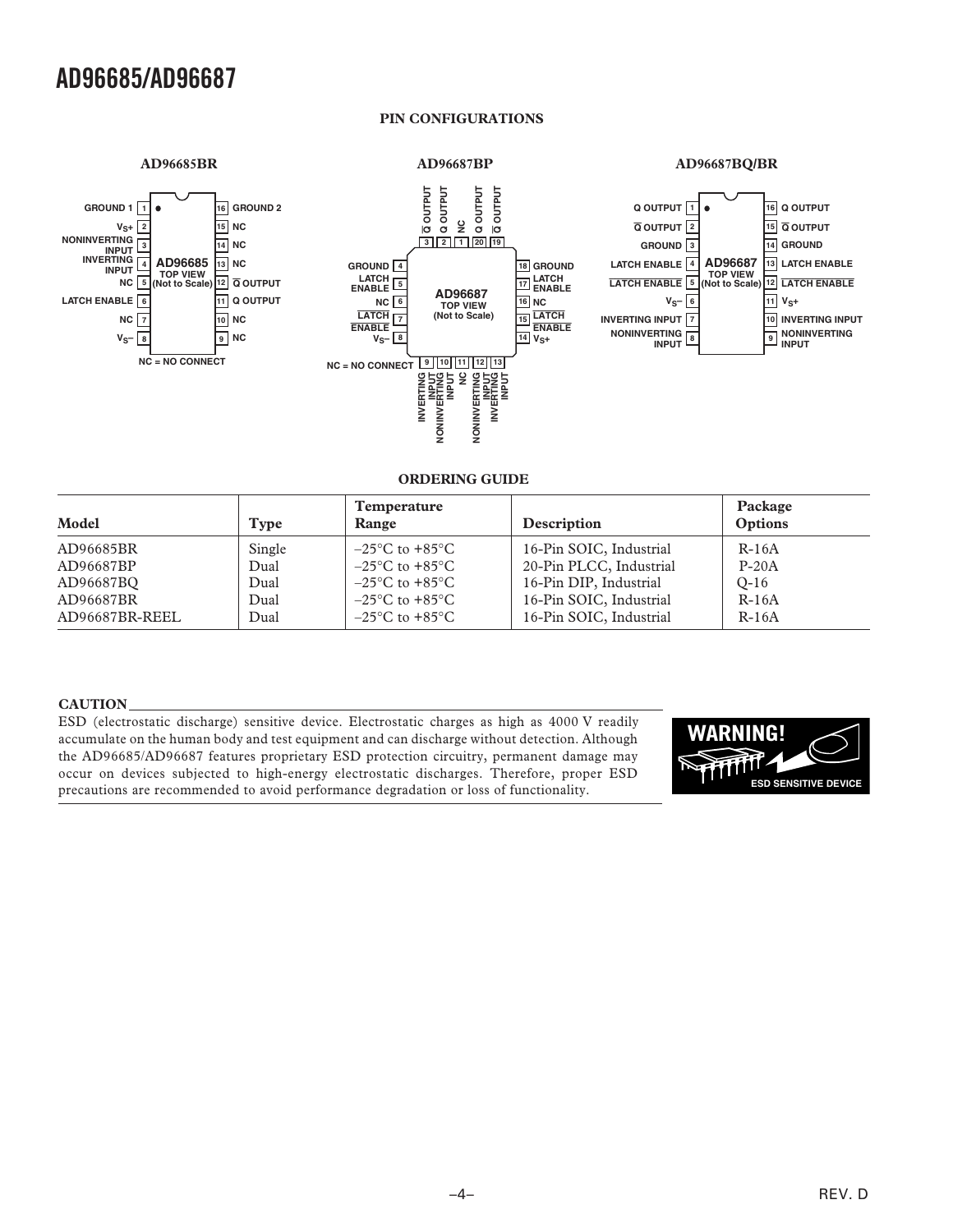## **Typical Performance Characteristics–AD96685/AD96687**

#### **APPLICATIONS INFORMATION**

The AD96685/AD96687 comparators are very high speed devices. Consequently, high speed design techniques must be employed to achieve the best performance. The most critical aspect of any AD96685/AD96687 design is the use of a low impedance ground plane.

Another area of particular importance is power supply decoupling. Normally, both power supply connections should be separately decoupled to ground through 0.1 µF ceramic and 0.001 µF mica capacitors. The basic design of comparator circuits makes the negative supply somewhat more sensitive to variations. As a result, more attention should be placed on ensuring a "clean" negative supply.

The LATCH ENABLE input is active LOW (latched). If the latching function is not used, the LATCH ENABLE input should be grounded (ground is an ECL logic HIGH). The *LATCH ENABLE* input of the AD96687 should be tied to –2.0 V or left "floating," to disable the latching function. An alternate use of the LATCH ENABLE input is as a hysteresis control input. By varying the voltage at the LATCH ENABLE input for the AD96685 and the differential voltage between both latch inputs for the AD96687, small variations in the hysteresis can be achieved.

Occasionally, one of the two comparator stages within the AD96687 will not be used. The inputs of the unused comparator should not be allowed to "float." The high internal gain may cause the output to oscillate (possibly affecting the other comparator which is being used) unless the output is forced into a fixed state. This is easily accomplished by ensuring that the two inputs are at least one diode drop apart, while also grounding the LATCH ENABLE input.

The best performance will be achieved with the use of proper ECL terminations. The open-emitter outputs of the AD96685/ AD96687 are designed to be terminated through 50  $\Omega$  resistors to –2.0 V, or any other equivalent ECL termination. If high speed ECL signals must be routed more than a few centimeters, MicroStrip or StripLine techniques may be required to ensure proper transition times and prevent output ringing.

The AD96685/AD96687 have been specifically designed to reduce propagation delay dispersion over an input overdrive range of 100 mV to 1 V. Propagation delay dispersion is the change in propagation delay which results from a change in the degree of overdrive (how far the switching point is exceeded by the input). The overall result is a higher degree of timing accuracy since the AD96685/AD96687 are far less sensitive to input variations than most comparator designs.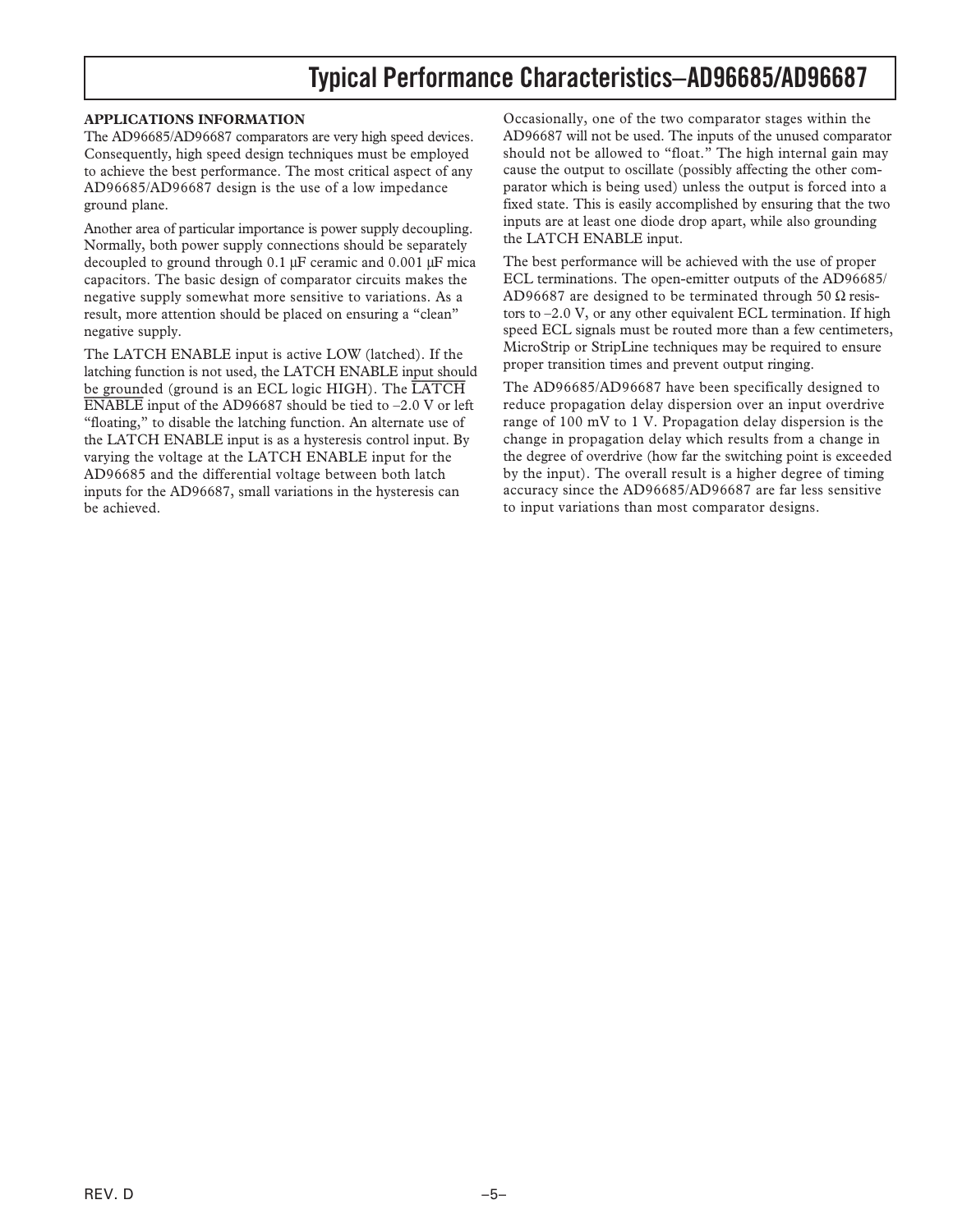## **AD96685/AD96687**

## **Typical Applications**



Figure 2. High Speed Sampling Circuit



Figure 3. High Speed Window Comparator